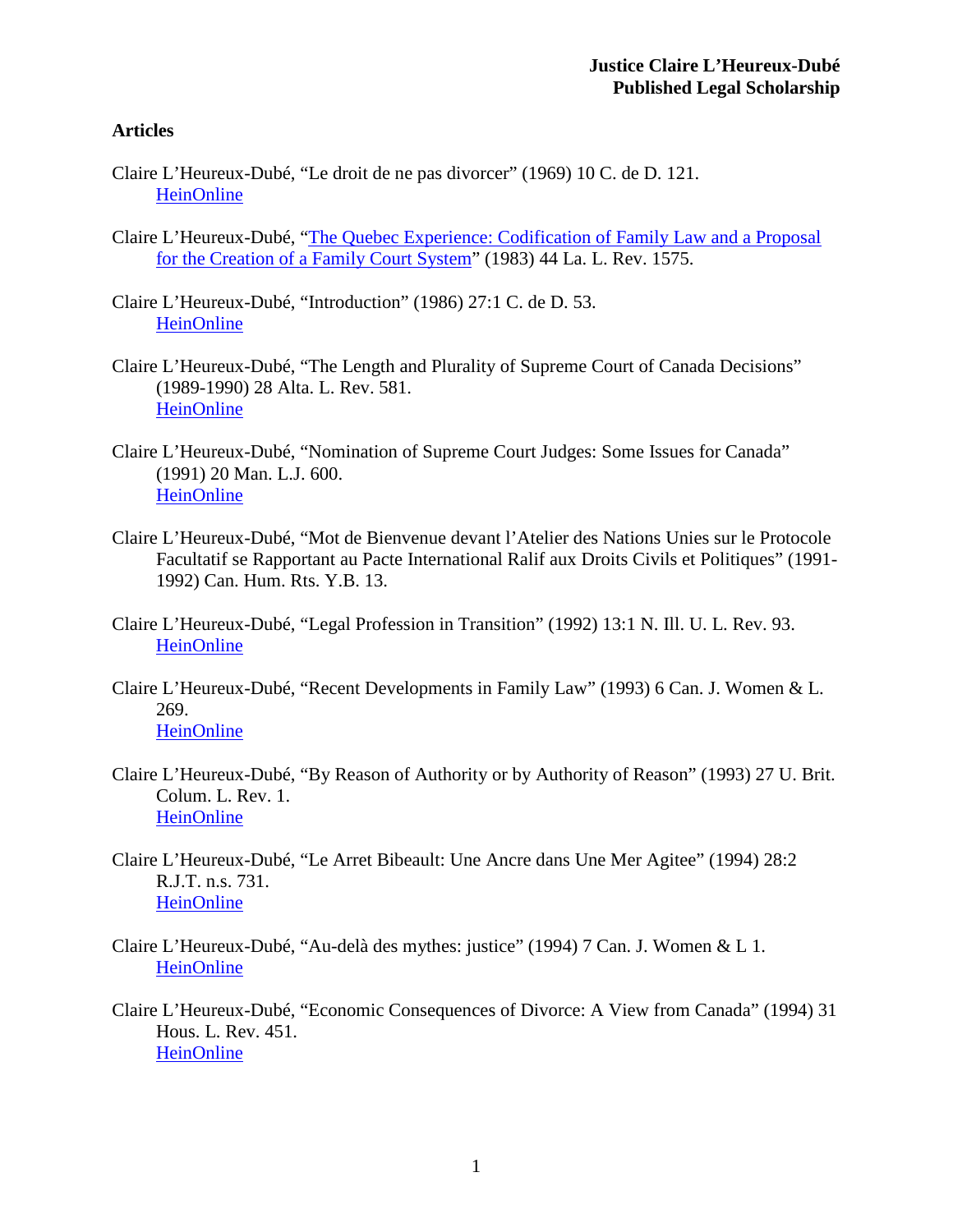- Claire L'Heureux-Dubé, "Equality and the Economic Consequences of Spousal Support: A Canadian Perspective" (1994) 7 U. Fla. J.L. & Pub. Pol'y 1. [HeinOnline](http://heinonline.org/HOL/Page?handle=hein.journals/ufpp7&div=6&g_sent=1&collection=journals%237)
- Claire L'Heureux-Dubé, "La Nomination des Juges: Une Perspective" (1994) 25:2 Rev. Gen. 295. **[HeinOnline](http://heinonline.org/HOL/Page?handle=hein.journals/revgend25&div=39&g_sent=1&collection=journals%23321)**
- Claire L'Heureux-Dubé, "Re-Examining the Doctrine of Judicial Notice in the Family Law Context" (1994) 26 Ottawa L. Rev. 551. **[HeinOnline](http://heinonline.org/HOL/Page?handle=hein.journals/ottlr26&div=26&g_sent=1&collection=journals)**
- Claire L'Heureux-Dubé, "Equality and the Economic Consequences of Spousal Support: A Canadian Perspective" (1994-1996) 7 U. Fla. J.L. & Pub. Pol'y 1. [HeinOnline](http://heinonline.org/HOL/Page?handle=hein.journals/ufpp7&div=6&g_sent=1&collection=journals%237)
- Claire L'Heureux-Dubé, "Canadian Justice: Celebrating Differences and Sharing Problems" (1995) 20 Journal of Supreme Court History 5. [Wiley Online Library](http://onlinelibrary.wiley.com/doi/10.1111/j.1540-5818.1995.tb00088.x/full)
- Claire L'Heureux-Dubé, "La marche vers l'egalite" (1995) 8 Can. J. Women & L. 275. [HeinOnline](http://heinonline.org/HOL/Page?handle=hein.journals/cajwol8&div=22&g_sent=1&collection=journals%23295)
- Claire L'Heureux-Dubé, "Making a Difference: The Pursuit of a Compassionate Justice" (1997) 31 U. Brit. Colum. L. Rev. 1. **[HeinOnline](http://heinonline.org/HOL/Page?handle=hein.journals/soafjhr13&div=35&g_sent=1&collection=journals%23345)**
- Claire L'Heureux-Dubé, "Making a Difference: The Pursuit of Equality and a Compassionate Justice" (1997) 13 S. Afri. J. on Hum. Rts. 335. [HeinOnline](http://heinonline.org/HOL/Page?handle=hein.journals/soafjhr13&div=35&g_sent=1&collection=journals%23345)
- Claire L'Heureux-Dubé, "Making Equality Work in Family Law" (1997) 14 Can. J. Fam. L. 103. [HeinOnline](http://heinonline.org/HOL/Page?handle=hein.journals/cajfl14&div=14&g_sent=1&collection=journals%23105)
- Claire L'Heureux-Dubé, ["Droit de la famille à l'aube du 20e siècle: la marche verse l'égalité"](https://www.usherbrooke.ca/droit/fileadmin/sites/droit/documents/RDUS/volume_28/28-12-lheureux.pdf) (1997-98) 28 Revue de droit 3.
- Claire L'Heureux-Dubé, "A Response to Remarks by Dr. Judith Wallerstein on the Long-Term Impact of Divorce on Children" (1998) 36:3 Family Court Review 384. [Wiley Online Library](http://onlinelibrary.wiley.com/doi/10.1111/j.174-1617.1998.tb00520.x/full)
- Claire L'Heureux-Dubé, "The Importance of Dialogue: Globalization and the International Impact of the Rehnquist Court" (1998-1999) 34 Tulsa L.J. 15. **[HeinOnline](http://heinonline.org/HOL/LandingPage?handle=hein.journals/tlj34&div=10&id=&page=)**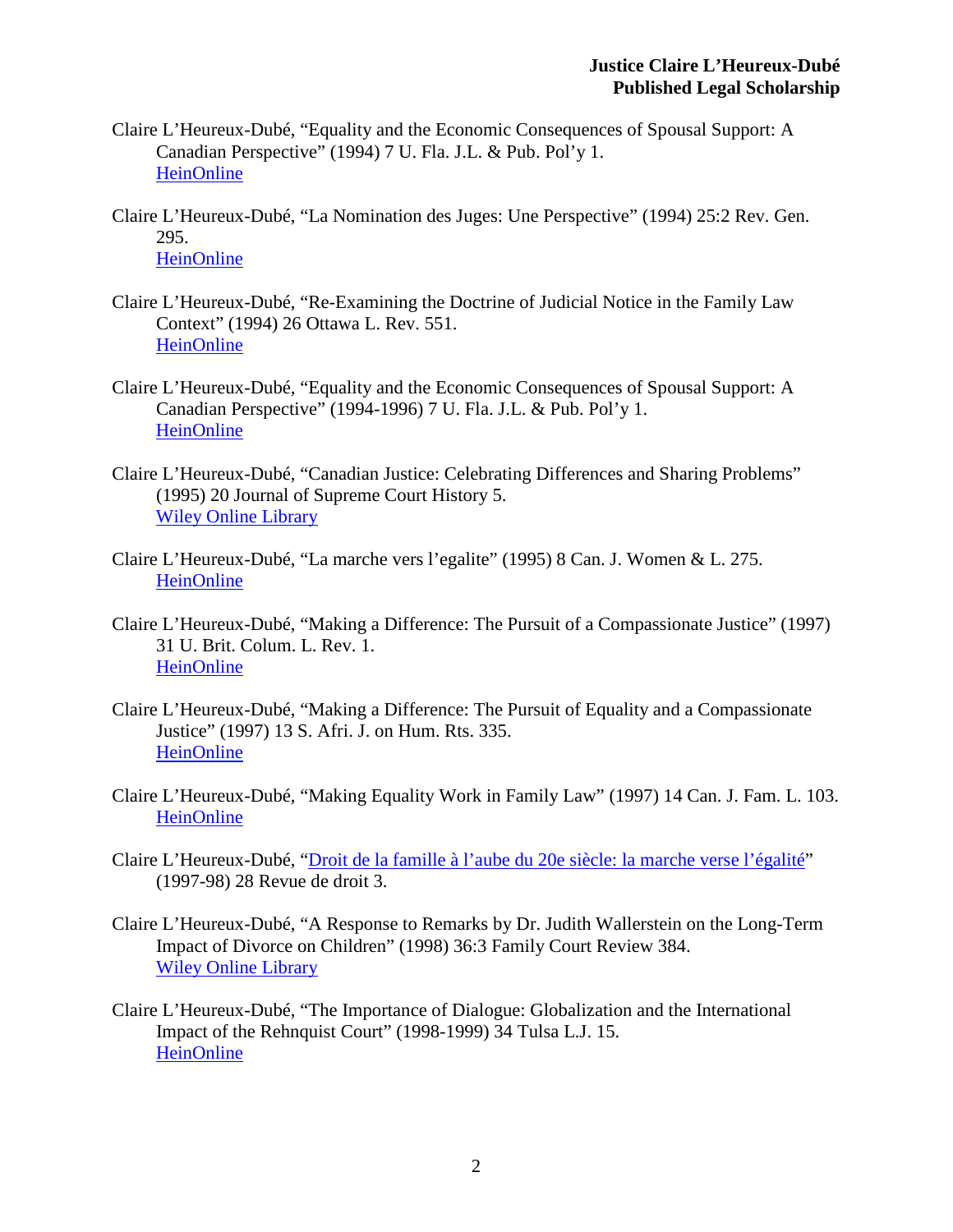- Claire L'Heureux-Dubé, "The Search for Equality: A Human Rights Issue" (1999-2000) 25 Queen's L.J. 401. [HeinOnline](http://heinonline.org/HOL/Page?handle=hein.journals/queen25&div=19&g_sent=1&collection=journals%23421)
- Claire L'Heureux-Dubé, "Reflections on Judicial Independence, Impartiality and the Foundations of Equality" (1999) 7 CIJL Y.B. 95, 106.
- Claire L'Heureux-Dubé, ["A Conversation about Equality"](http://www.google.ca/url?sa=t&rct=j&q=&esrc=s&source=web&cd=4&ved=0CEIQFjAD&url=http%3A%2F%2Fwww.er.uqam.ca%2Fnobel%2Fk27114%2Fdoclucie%2Fvol29-1.pdf&ei=p5IJU96UHqfuyQGDmIFQ&usg=AFQjCNExm_81kVTSPSUO2EiZgEYcCOQ-_w&sig2=CtUYKSTdgCV7ZCAOc-H7WQ&bvm=bv.61725948,d.aWc&cad=rja) (2000) 29 Denv. J. Int'l L. & Pol'y 65.
- Claire L'Heureux-Dubé, "The Dissenting Opinion: Voice of the Future?" (2000) 38 Osgoode Hall L.J. 495. [HeinOnline](http://heinonline.org/HOL/Page?handle=hein.journals/ohlj38&div=26&g_sent=1&collection=journals%23507)
- Claire L'Heureux-Dubé, "The Legacy of the Persons Case: Cultivating the Living Tree's Equality Leaves" (2000) 63 Sask. L. Rev. 389. [HeinOnline](http://heinonline.org/HOL/Page?handle=hein.journals/sasklr63&div=23&g_sent=1&collection=journals%23395)
- Claire L'Heureux-Dubé, "Introduction" (2000-2001) 46 McGill L. J. 109. [HeinOnline](http://heinonline.org/HOL/Page?public=false&handle=hein.journals/mcgil46&men_hide=false&men_tab=toc&collection=journals&page=109%23119)
- Claire L'Heureux-Dubé, "Beyond the Myths: Equality, Impartiality, and Justice" (2001) 10:1 J. of Social Distress and the Homeless 87. **[Springer](http://link.springer.com/article/10.1023/A:1009433703175)**
- Claire L'Heureux-Dubé, "The International Judicial Dialogue: When Domestic Constitutional courts Join the Conversation" (2001) 114 Harv. L. Rev. 2049. [HeinOnline](http://heinonline.org/HOL/Page?public=false&handle=hein.journals/mcgil46&men_hide=false&men_tab=toc&collection=journals&page=109%23119)
- Claire L'Heureux-Dubé, "Outsiders on the Bench: The Continuing Struggle for Equality" (2001) 16 Wis. Women's L.J. 15. [HeinOnline](http://heinonline.org/HOL/Page?handle=hein.journals/wiswo16&div=7&g_sent=1&collection=journals%2321)
- Claire L'Heureux-Dubé, "What a Difference a Decade Makes: The Canadian Constitution and the Family Since 1991" (2001) 27:1 Queen's L.J. 361. **[HeinOnline](http://heinonline.org/HOL/Page?handle=hein.journals/queen27&div=16&g_sent=1&collection=journals%23373)**
- Claire L'Heureux-Dubé, ["Bijuralism: A Supreme Court of Canada Justice's Perspective"](http://digitalcommons.law.lsu.edu/cgi/viewcontent.cgi?article=5924&context=lalrev) (2002) 62 La. L. Rev. 449.
- Claire L'Heureux-Dubé, "It Takes a Vision: The Constitutionalization of Equality in Canada" (2002). 14 Yale J.L. & Feminism 363. [HeinOnline](http://heinonline.org/HOL/Page?handle=hein.journals/yjfem14&div=24&g_sent=1&collection=journals%23375)
- Claire L'Heureux-Dubé, "From Many Different Stones: A House of Justice" (2003). 41 Alta. L. Rev. 659.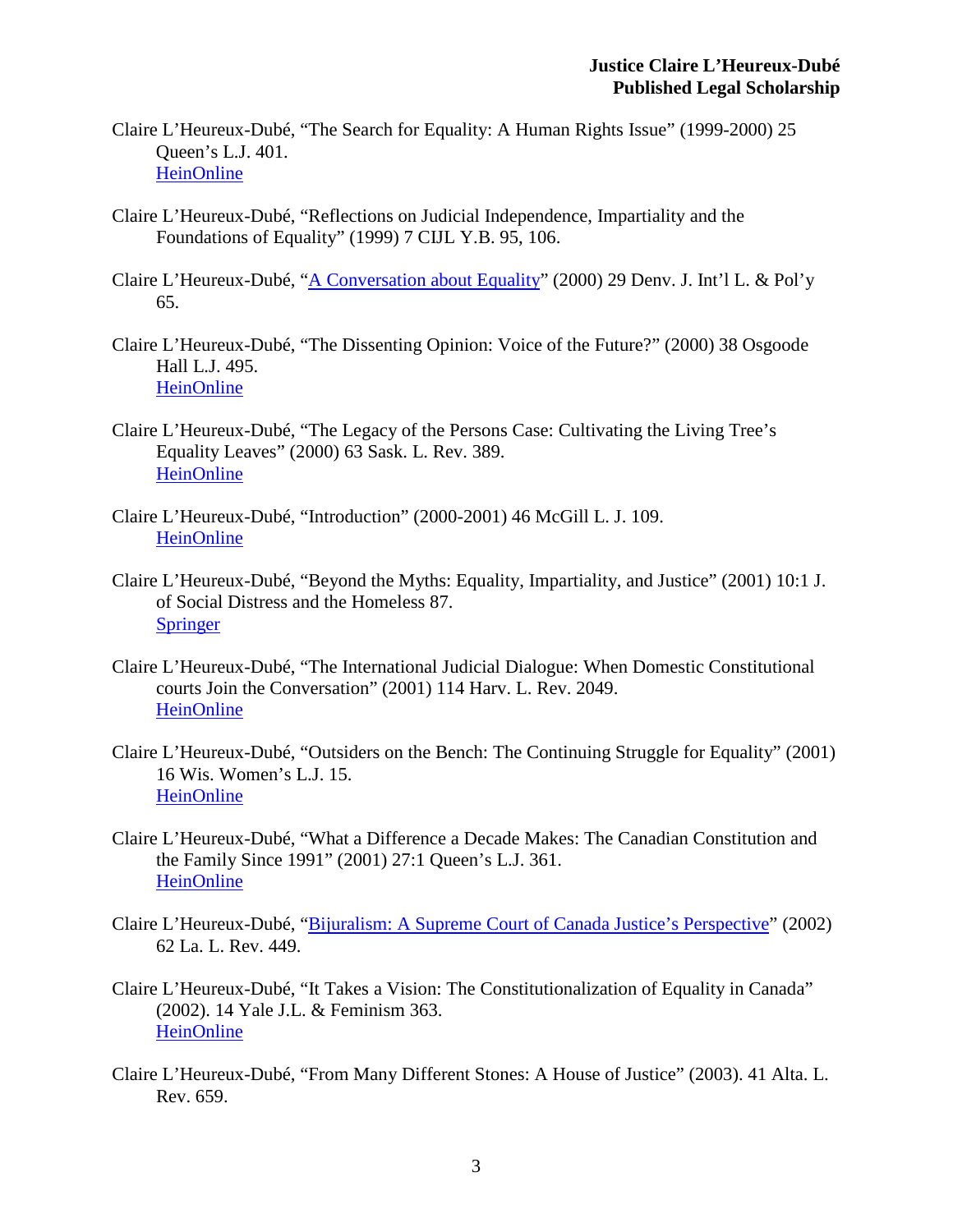**[HeinOnline](http://heinonline.org/HOL/Page?handle=hein.journals/alblr41&div=32&g_sent=1&collection=journals%23669)** 

- Claire L'Heureux-Dubé, "Realizing Equality in the Twentieth Century: The Role of the Supreme Court of Canada in Comparative Perspective" (2003). 1 Int'l J. Const. L. 35. [Oxford Journals](http://icon.oxfordjournals.org/content/1/1/35.short)
- Claire L'Heureux-Dubé, "Recognizing Relationships: The Role of the State" (2005) 4:1 J.L. & Equal. 1. **[HeinOnline](http://heinonline.org/HOL/Page?public=false&handle=hein.journals/jleq4&men_hide=false&men_tab=toc&collection=journals&page=1%233)**
- Claire L'Heureux-Dubé. "Charter of Rights and the Administration of Criminal Justice in Canada – Where Have We Been and Where Shall We Go" (2005-2006) 3 Ohio St. J. Crim. L. 473) [HeinOnline](http://heinonline.org/HOL/Page?handle=hein.journals/osjcl3&div=29&g_sent=1&collection=journals%23479)
- Claire L'Heureux-Dubé, "Introduction" (2007) 40 U.B.C. L. Rev. 449. [HeinOnline](http://heinonline.org/HOL/Page?public=false&handle=hein.journals/ubclr40&men_hide=false&men_tab=toc&collection=journals&page=449%23457)
- Claire L'Heureux-Dubé, "Symposium Honoring the Advocacy, Scholarship, and Jurisprudence of Justice Ruth Bader Ginsburg" (2013) 25 Colum. J. Gender & L. 101. [HeinOnline](http://heinonline.org/HOL/Page?public=false&handle=hein.journals/coljgl25&men_hide=false&men_tab=toc&collection=journals&page=101%23111)

### **Books**

- Rosalie S. Abella & Claire L'Heureux-Dubé, eds, *Family Law – Dimensions of Justice.*  (Toronto: Butterworths, 1983).
- Claire L'Heureux-Dubé, *Albert Mayrand: l'homme et son oeuvre*. (Montréal, Éditions Thémis, 1998).
- Claire L'Heureux-Dubé, *Judicial Independence and Judicial Activism: Notes for an Address to the Canadian Bar Association Council Awards Luncheon, August 21, 1999.* (Ottawa: Supreme Court of Canada, 1999).
- Claire L'Heureux-Dubé, *The Search for Equality: A Human Rights Issues: Notes for an Address to the Domestic Partnership Conference, October 21-23, 1999.* (Ottawa: Supreme Court of Canada, 1999)

# **Book Chapters**

Claire L'Heureux-Dubé, "Deciding Child Custody: New Developments in Quebec." In Ian F.G. Baxter & Mary A. Eberts, eds, *The Child and the Courts* (Toronto: Carswell, 1978).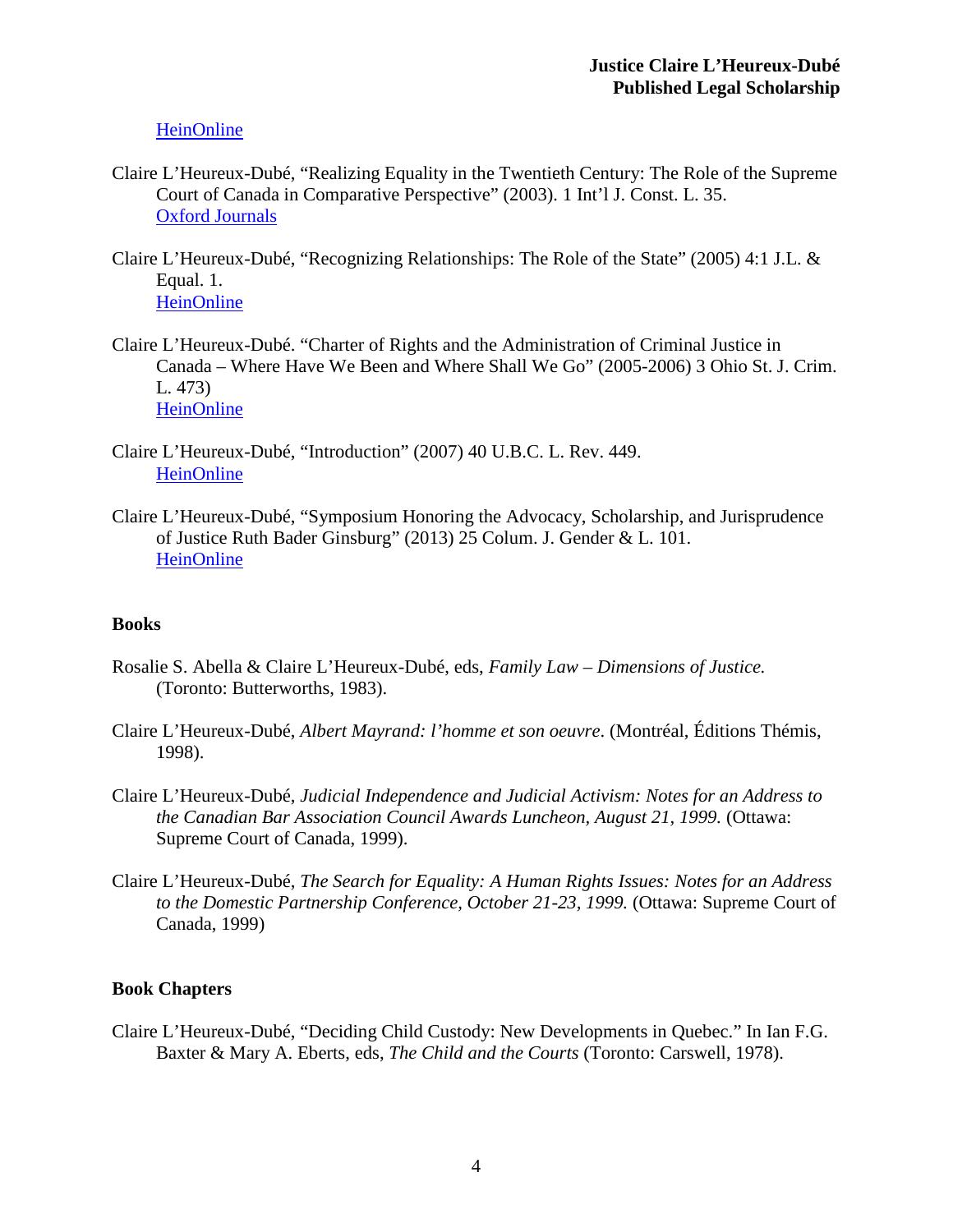- Claire L'Heureux-Dubé, "Two Supreme Courts: A Study in Contrast." In Marian C. McKenna (ed), *The Canadian & American Constitutions in Comparative Perspective* (Calgary, Alberta: University of Calgary Press, 1993), 149.
- Claire L'Heureux-Dubé, "Introduction: Same-Sex Partnerships in Canada." In Robert Wintemute & Mads Tønnesson Andenæs, eds, *Legal Recognition of Same-Sex Partnerships: A Study of National, European and International Law* (Oxford: Hart Publishing, 2001).
- Claire L'Heureux-Dubé, "Human Rights: a Worldwide Dialogue." In B.N. Kirpal et al., eds, *Supreme But Not Infallible: Essays in Honour of the Supreme Court of India* (London: Oxford University Press, 2001).
- Claire L'Heureux-Dubé, "Applying Women's International Human Rights," In The Commonwealth Secretariat and Interights, *Developing Human Rights Jurisprudence Volume 8: Eighth Judicial Colloquium on the Domestic Application of International Human Rights Norms*. (London: Interights, 2002).
- Claire L'Heureux-Dubé, "The Importance of Dialogue: Globalization, the Rehnquist Court, and Human Rights." In Martin H. Belsky (ed), *The Rehnquist Court: A Retrospective* (Oxford: Oxford University Press, 2002), 234.
- Claire L'Heureux-Dubé, "It Takes a Vision: The Constitutionalization of Equality in Canada," In Yale Law School, *Symposium: Women, Justice and Authority.* (New Haven: Yale Law School, 2002).
- Claire L'Heureux-Dubé, "A Canadian Perspective on Economic and Social Rights." In Yash Ghai & Jill Cottrell, eds, *Economic, Social & Cultural Rights in Practice: The Role of Judges in Implementing Economic, Social and Cultural Rights* (London: Interights, 2004), 42).
- Claire L'Heureux-Dubé, "Forward." In Catherine Starrs, ed, *Homage to Rich: Thoughts of E. Richmond Olson, QC* (Ottawa: Allegra, 2005).
- Claire L'Heureux-Dubé, "Recognising Relationships: The New Role of the State." In Julia Sloth-Nielsen, Zenobia Du Toit & Miller du Toit Cloete (ed), *Trials and Tribunals, Trends and Triumphs: Developments in International, African and South African Child and Family Law* (Cape Town: Juta Law, 2008).

#### **Reports for Government**

Claire L'Heureux-Dubé*, Report of the Commission of Inquiry Relating to the Department of Manpower and Immigration in Montreal* (Ottawa: Information Canada, 1976).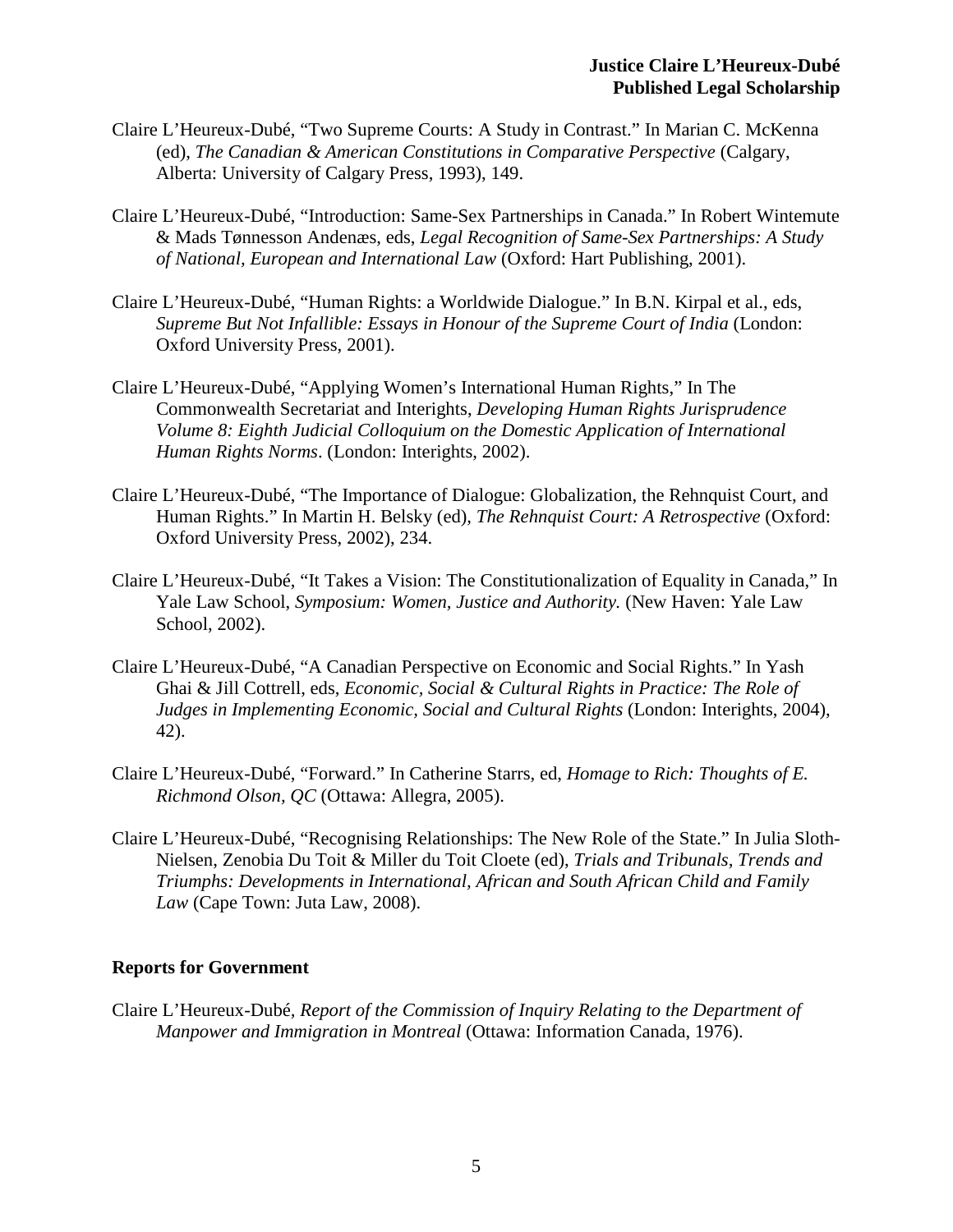# **Justice Claire L'Heureux-Dubé Published Legal Scholarship**

Claire L'Heureux-Dubé & Frank Iacobucci, *[Afghan Detainee Document Review: Report by the](http://www.google.ca/url?sa=t&rct=j&q=&esrc=s&source=web&cd=1&ved=0CCkQFjAA&url=http%3A%2F%2Fwww.afghanistan.gc.ca%2Fcanada-afghanistan%2Fassets%2Fpdfs%2Fdocs%2F362%2F2011_04_report-eng.pdf&ei=p0YJU9zbDMWbrgGF_4HwAQ&usg=AFQjCNHfjJcRyBCN8OJQyq45k0JZkAWx5g&sig2=Mv1tEffdsp8neUgxzccDLg&bvm=bv.61725948,d.aWM&cad=rja)  [Panel of Arbiters on its Work and Methodology for Determining What Redacted](http://www.google.ca/url?sa=t&rct=j&q=&esrc=s&source=web&cd=1&ved=0CCkQFjAA&url=http%3A%2F%2Fwww.afghanistan.gc.ca%2Fcanada-afghanistan%2Fassets%2Fpdfs%2Fdocs%2F362%2F2011_04_report-eng.pdf&ei=p0YJU9zbDMWbrgGF_4HwAQ&usg=AFQjCNHfjJcRyBCN8OJQyq45k0JZkAWx5g&sig2=Mv1tEffdsp8neUgxzccDLg&bvm=bv.61725948,d.aWM&cad=rja)  [Information Can be Disclosed](http://www.google.ca/url?sa=t&rct=j&q=&esrc=s&source=web&cd=1&ved=0CCkQFjAA&url=http%3A%2F%2Fwww.afghanistan.gc.ca%2Fcanada-afghanistan%2Fassets%2Fpdfs%2Fdocs%2F362%2F2011_04_report-eng.pdf&ei=p0YJU9zbDMWbrgGF_4HwAQ&usg=AFQjCNHfjJcRyBCN8OJQyq45k0JZkAWx5g&sig2=Mv1tEffdsp8neUgxzccDLg&bvm=bv.61725948,d.aWM&cad=rja)* (Ottawa: House of Commons, 2011).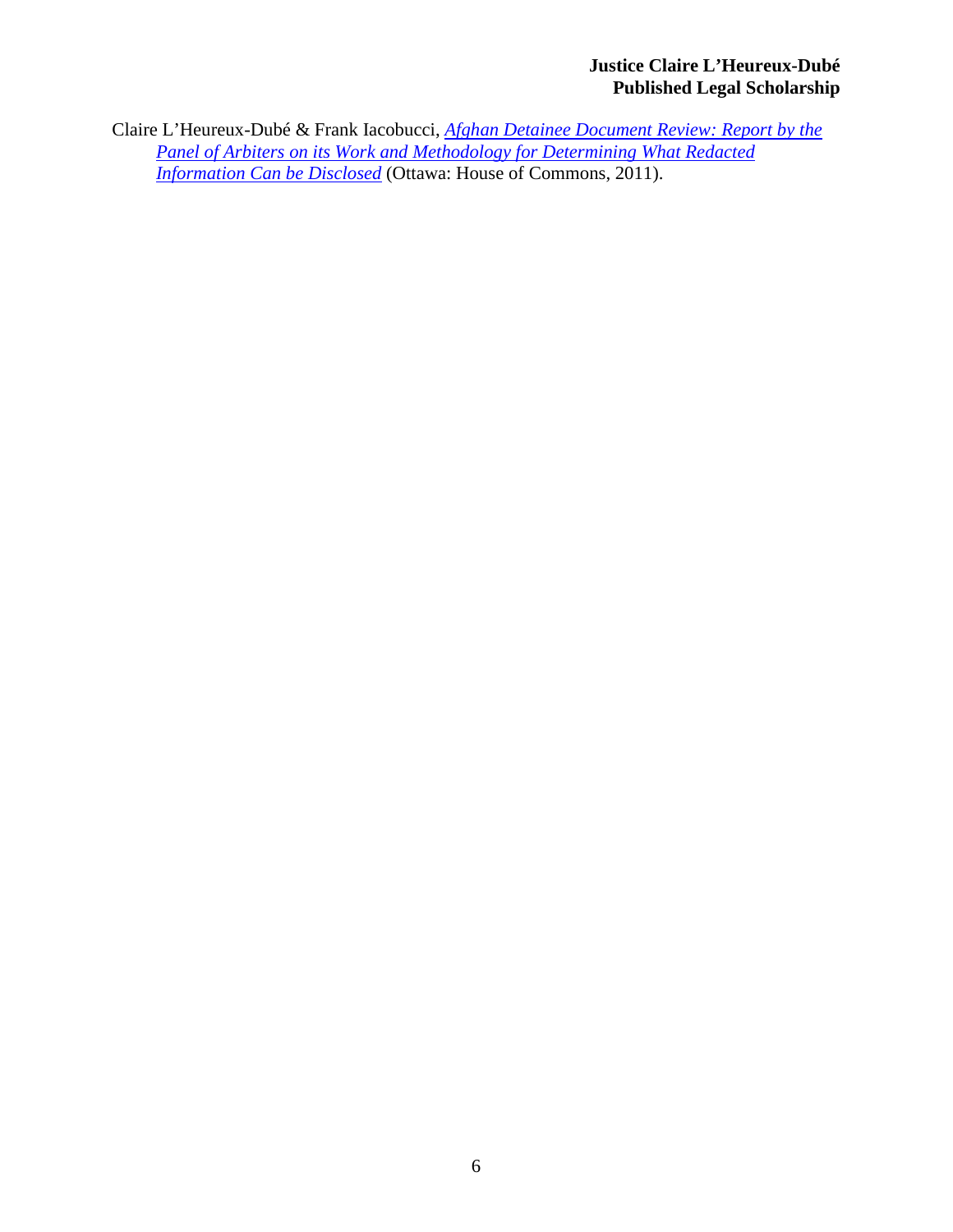Elizabeth Sheehy, ed. *Adding Feminism to Law: The Contributions of Justice Claire L'Heureux-Dubé* (Toronto: Irwin Law, 2004) [numerous contributors and separate articles]

Marie-Claire Belleau & Rebecca Johnson, eds, *Claire L'Heureux-Dubé à la Cour suprême du Canada 1987-2002* (Montreal: Wilson & Lafleur, 2004)

\* According to the [University of Ottawa,](http://www.commonlaw.uottawa.ca/en/constance-backhouse.html) Professor Constance Backhouse is currently writing a biography of the Justice Claire L'Heureux-Dubé.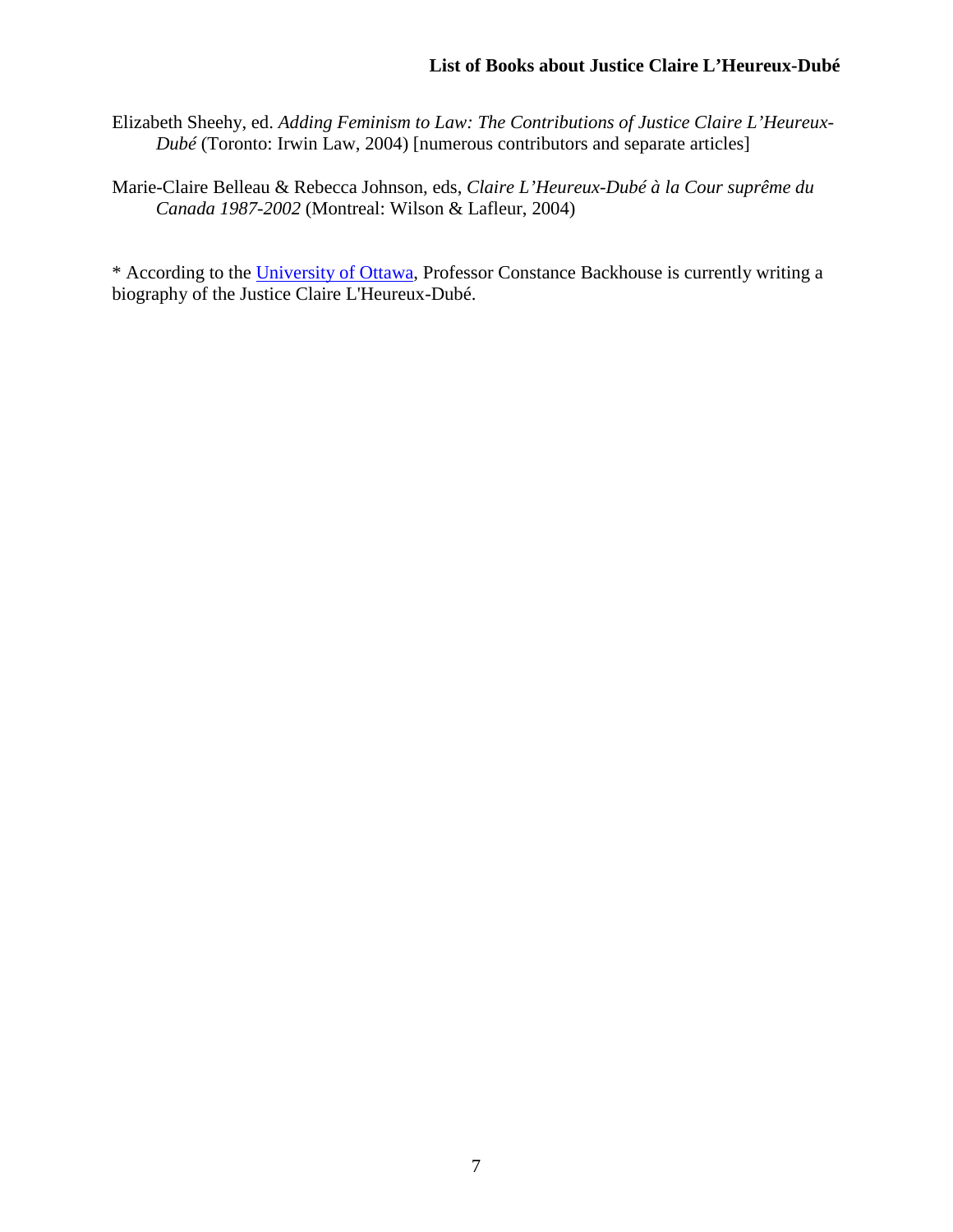#### **Justice Claire L'Heureux-Dubé Articles about Her Contributions to Jurisprudence**

- Mimi Liu, "A Prophet with Honour: An Examination of Gender Equality Juriprudence of Madam Justice Claire L'Heureux-Dubé of the Supreme Court of Canada" (2000) 25 Queen's L.J. 417. **[HeinOnline](http://heinonline.org/HOL/Page?public=false&handle=hein.journals/queen25&men_hide=false&men_tab=toc&collection=journals&page=417%23437)**
- Andree Lajoie, Cecile Bergada & Katherine Gauthier, "Clair L'Heuruex-Dubé, La Cour Supreme Et Les Minorites" (2003) 15 Can. J. Women & L. 28. **[HeinOnline](http://heinonline.org.proxy.queensu.ca/HOL/Page?handle=hein.journals/cajwol15&div=9&collection=journals&set_as_cursor=0&men_tab=srchresults%2348)**
- Daphne Gilbert, "Unequaled: Justice Claire L'Heureux-Dubé's Vision of Equality and Section 15 of the Charter" (2003) 15 Can. J. Women & L. 1. [HeinOnline](http://heinonline.org/HOL/Page?public=false&handle=hein.journals/cajwol15&men_hide=false&men_tab=toc&collection=journals&page=1%2321)
- Louise Langevin, "L'oeuvre de Claire L'Heureux-Dubé: Une Lecture Feministe de l'arret Augustus c. Gosset" (2003) 15 Can. J. Women & L 122. **[HeinOnline](http://heinonline.org/HOL/Page?public=false&handle=hein.journals/cajwol15&men_hide=false&men_tab=toc&collection=journals&page=122%23142)**
- Michelle Boivin, "Les Principles Feministes En Action: L'oeuvre Judicaire de L'Honorable Juge Calire L'Heureux-Dube Ou Voir Juste" (2003) 15 Can. J. Women & L. 73. [HeinOnline](http://heinonline.org/HOL/Page?public=false&handle=hein.journals/cajwol15&men_hide=false&men_tab=toc&collection=journals&page=73%2393)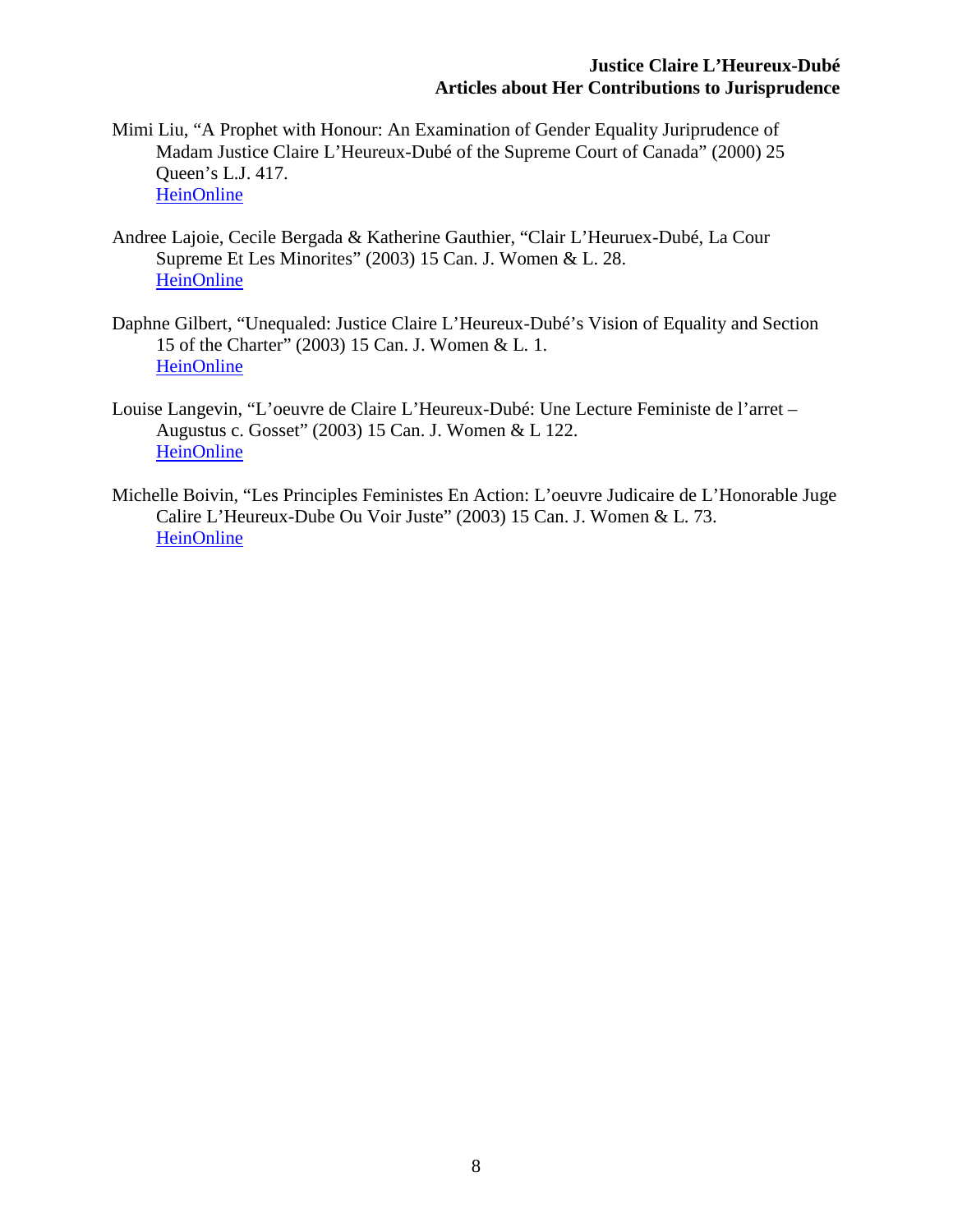#### **Justice Claire L'Heureux-Dubé Dissents in Charter or Human Rights Cases**

*R v Stevens*[, \[1988\] 1 SCR 1153.](http://scc-csc.lexum.com/scc-csc/scc-csc/en/item/348/index.do?r=AAAAAQAKMSBTQ1IgMTE1MwAAAAAB)

*[Forget v Quebec \(Attorney General\)](http://scc-csc.lexum.com/scc-csc/scc-csc/en/item/356/index.do?r=AAAAAQAIMiBTQ1IgOTAAAAAAAQ)*, [1988] 2 SCR 90.

*R v Ross*[, \[1989\] 1 SCR 3.](http://scc-csc.lexum.com/scc-csc/scc-csc/en/item/399/index.do?r=AAAAAQAHMSBTQ1IgMwAAAAAB)

*R v Duguay*[, \[1989\] 1 SCR 93.](http://scc-csc.lexum.com/scc-csc/scc-csc/en/item/432/index.do?r=AAAAAQARIFsxOTg5XSAxIFNDUiA1OTEAAAAAAQ)

*[Black v Law Society Alberta,](http://scc-csc.lexum.com/scc-csc/scc-csc/en/item/432/index.do?r=AAAAAQARIFsxOTg5XSAxIFNDUiA1OTEAAAAAAQ)* [1989] 1 SCR 591.

*[Edmonton Journal v Alberta \(Attorney General\)](http://scc-csc.lexum.com/scc-csc/scc-csc/en/item/555/index.do?r=AAAAAQASWzE5ODldIDIgU0NSIDEzMjYuAAAAAAE)*, [1989] 2 SCR 1326.

*Starr v Holden*[, \[1990\] 1 SCR 1366.](http://scc-csc.lexum.com/scc-csc/scc-csc/en/item/618/index.do?r=AAAAAQASWzE5OTBdIDEgU0NSIDEzNjYuAAAAAAE)

*R v Greffe,* [\[1990\] 1 SCR 755.](http://scc-csc.lexum.com/scc-csc/scc-csc/en/item/591/index.do?r=AAAAAQAfUi4gdi4gR3JlZmZlLCBbMTk5MF0gMSBTQ1IgNzU1LgAAAAAB)

*R v Stagnitta,* [\[1990\] 1 SCR 1226.](http://scc-csc.lexum.com/scc-csc/scc-csc/en/item/612/index.do?r=AAAAAQAjUi4gdi4gU3RhZ25pdHRhLCBbMTk5MF0gMSBTQ1IgMTIyNi4AAAAAAQ)

*R v Skinner*[, \[1990\] 1 SCR 1235.](http://scc-csc.lexum.com/scc-csc/scc-csc/en/item/613/index.do?r=AAAAAQAhUi4gdi4gU2tpbm5lciwgWzE5OTBdIDEgU0NSIDEyMzUuAAAAAAE)

*[Reference re ss. 193 and 195.1\(1\)\(c\) of the Criminal Code \(Man.\)](http://scc-csc.lexum.com/scc-csc/scc-csc/en/item/611/index.do?r=AAAAAQBUUmVmZXJlbmNlIHJlIHNzLiAxOTMgYW5kIDE5NS4xKDEpKGMpIG9mIHRoZSBDcmltaW5hbCBDb2RlIChNYW4uKSwgWzE5OTBdIDEgU0NSIDExMjMuAAAAAAE)*, [1990] 1 SCR 1123.

*R v J. (J.T.) [J.T.J.],* [\[1990\] 2 SCR 755.](http://scc-csc.lexum.com/scc-csc/scc-csc/en/item/651/index.do?r=AAAAAQArUi4gdi4gSi4gKEouVC4pIFtKLlQuSi5dLCBbMTk5MF0gMiBTQ1IgNzU1LgAAAAAB)

*R v Rodney,* [\[1990\] 2 SCR 687.](http://scc-csc.lexum.com/scc-csc/scc-csc/en/item/647/index.do?r=AAAAAQAfUi4gdi4gUm9kbmV5LCBbMTk5MF0gMiBTQ1IgNjg3LgAAAAAB)

*R v Martineau,* [\[1990\] 2 SCR 633.](http://scc-csc.lexum.com/scc-csc/scc-csc/en/item/646/index.do?r=AAAAAQAiUi4gdi4gTWFydGluZWF1LCBbMTk5MF0gMiBTQ1IgNjMzLgAAAAAB)

*R v Lachance,* [\[1990\] 2 SCR 1490.](http://scc-csc.lexum.com/scc-csc/scc-csc/en/item/678/index.do?r=AAAAAQAiUi4gdi4gTGFjaGFuY2UsIFsxOTkwXSAyIFNDUiAxNDkwLgAAAAAB)

*R v Kokesch,* [\[1990\] 3 SCR 3.](http://scc-csc.lexum.com/scc-csc/scc-csc/en/item/681/index.do?r=AAAAAQAeUi4gdi4gS29rZXNjaCwgWzE5OTBdIDMgU0NSIDMuAAAAAAE)

*R v Garofoli,* [\[1990\] 2 SCR 1421.](http://scc-csc.lexum.com/scc-csc/scc-csc/en/item/677/index.do?r=AAAAAQAiUi4gdi4gR2Fyb2ZvbGksIFsxOTkwXSAyIFNDUiAxNDIxLgAAAAAB)

*[Harrison v University of British Columbia](http://scc-csc.lexum.com/scc-csc/scc-csc/en/item/688/index.do?r=AAAAAQA8SGFycmlzb24gdiBVbml2ZXJzaXR5IG9mIEJyaXRpc2ggQ29sdW1iaWEsIFsxOTkwXSAzIFNDUiA0NTEuAAAAAAE)*, [1990] 3 SCR 451.

*[Stoffman v Vancouver General Hospital](http://scc-csc.lexum.com/scc-csc/scc-csc/en/item/689/index.do?r=AAAAAQA4U3RvZmZtYW4gdiBWYW5jb3V2ZXIgR2VuZXJhbCBIb3NwaXRhbCwgWzE5OTBdIDMgU0NSIDQ4My4AAAAAAQ)*, [1990] 3 SCR 483.

*[McKinney v University of Guelph](http://scc-csc.lexum.com/scc-csc/scc-csc/en/item/687/index.do?r=AAAAAQAyTWNLaW5uZXkgdiBVbml2ZXJzaXR5IG9mIEd1ZWxwaCwgWzE5OTBdIDMgU0NSIDIyOS4AAAAAAQ)*, [1990] 3 SCR 229.

*R v Kuldip*[, \[1990\] 3 SCR 618.](http://scc-csc.lexum.com/scc-csc/scc-csc/en/item/692/index.do?r=AAAAAQAfUi4gdi4gS3VsZGlwLCBbMTk5MF0gMyBTQ1IgNjE4LgAAAAAB)

*R v Chaulk*[, \[1990\] 3 SCR 1303.](http://scc-csc.lexum.com/scc-csc/scc-csc/en/item/707/index.do?r=AAAAAQAgUi4gdi4gQ2hhdWxrLCBbMTk5MF0gMyBTQ1IgMTMwMy4AAAAAAQ)

*R v Romeo*[, \[1991\] 1 SCR 86.](http://scc-csc.lexum.com/scc-csc/scc-csc/en/item/717/index.do?r=AAAAAQAdUi4gdi4gUm9tZW8sIFsxOTkxXSAxIFNDUiA4Ni4AAAAAAQ)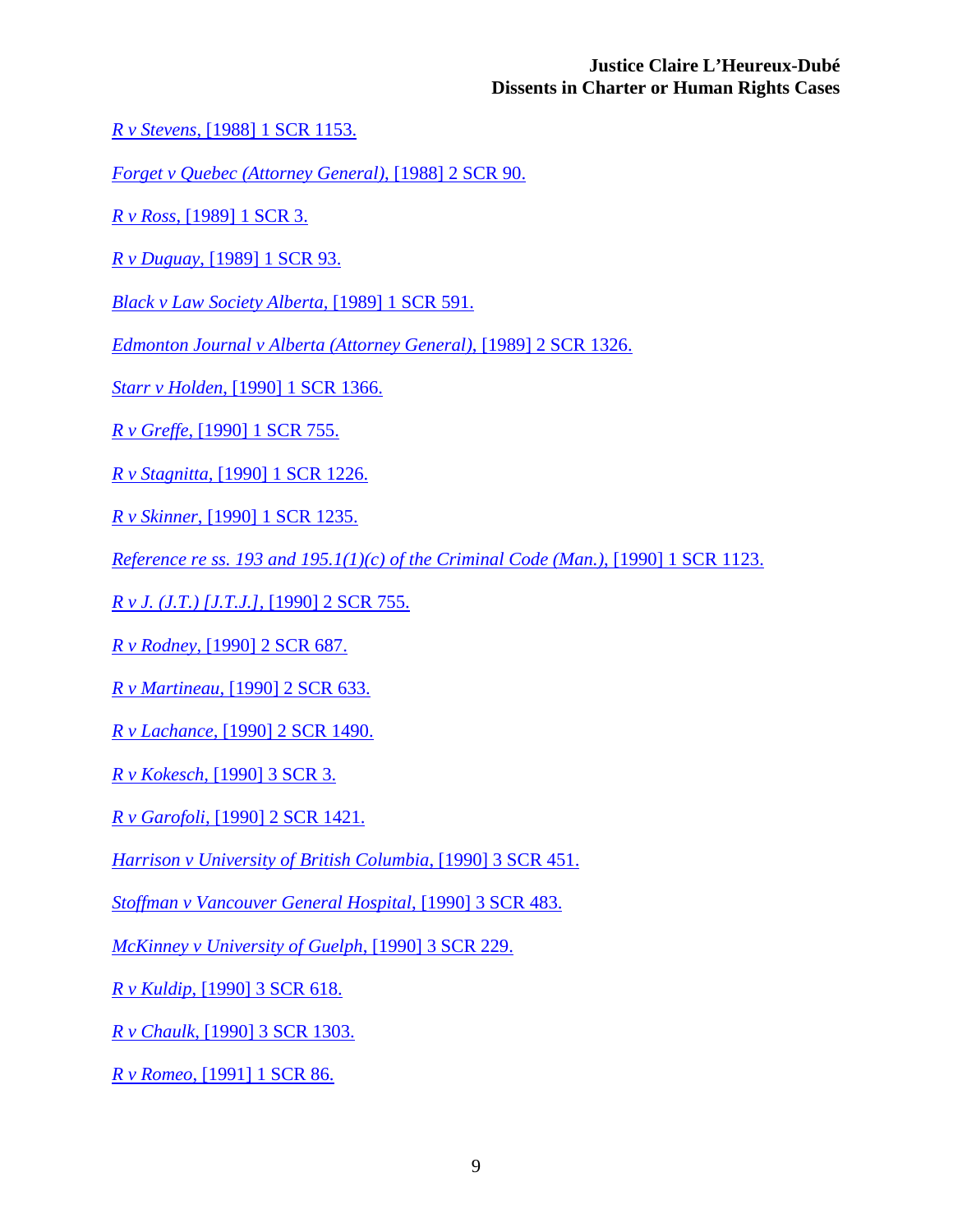#### **Justice Claire L'Heureux-Dubé Dissents in Charter or Human Rights Cases**

*R v Swain*[, \[1991\] 1 SCR 933.](http://scc-csc.lexum.com/scc-csc/scc-csc/en/item/753/index.do?r=AAAAAQAeUi4gdi4gU3dhaW4sIFsxOTkxXSAxIFNDUiA5MzMuAAAAAAE)

*[Reference Re Provincial Electoral Boundaries \(Sask.\)](http://scc-csc.lexum.com/scc-csc/scc-csc/en/item/766/index.do?r=AAAAAQBHUmVmZXJlbmNlIFJlIFByb3ZpbmNpYWwgRWxlY3RvcmFsIEJvdW5kYXJpZXMgKFNhc2suKSwgWzE5OTFdIDIgU0NSIDE1OC4AAAAAAQ)*, [1991] 2 SCR 158.

*R v Seaboyer; R v Gayme*[, \[1991\] 2 SCR 577.](http://scc-csc.lexum.com/scc-csc/scc-csc/en/item/783/index.do?r=AAAAAQAuUi4gdi4gU2VhYm95ZXI7IFIuIHYuIEdheW1lLCBbMTk5MV0gMiBTQ1IgNTc3LgAAAAAB)

*R v Elshaw,* [\[1991\] 3 SCR 24.](http://scc-csc.lexum.com/scc-csc/scc-csc/en/item/789/index.do?r=AAAAAQAeUi4gdi4gRWxzaGF3LCBbMTk5MV0gMyBTQ1IgMjQuAAAAAAE)

*R v [Wholesale Travel Group Inc](http://scc-csc.lexum.com/scc-csc/scc-csc/en/item/801/index.do?r=AAAAAQA0Ui4gdi4gV2hvbGVzYWxlIFRyYXZlbCBHcm91cCBJbmMuLCBbMTk5MVsgMyBTQ1IgMTU0LgAAAAAB)*., [1991] 3 SCR 154.

*R v Forster*[, \[1992\] 1 SCR 339.](http://scc-csc.lexum.com/scc-csc/scc-csc/en/item/838/index.do?r=AAAAAQAgUi4gdi4gRm9yc3RlciwgWzE5OTJdIDEgU0NSIDMzOS4AAAAAAQ)

*R v Généreux*[, \[1992\] 1 SCR 259.](http://scc-csc.lexum.com/scc-csc/scc-csc/en/item/836/index.do?r=AAAAAQAjUi4gdi4gR8OpbsOpcmV1eCwgWzE5OTJdIDEgU0NSIDI1OS4AAAAAAQ)

*Zurich Insurance Co. v [Ontario \(Human Rights Commission\),](http://scc-csc.lexum.com/scc-csc/scc-csc/en/item/895/index.do?r=AAAAAQBMWnVyaWNoIEluc3VyYW5jZSBDby4gdi4gT250YXJpbyAoSHVtYW4gUmlnaHRzIENvbW1pc3Npb24pLCBbMTk5Ml0gMiBTQ1IgMzIxLgAAAAAB)* [1992] 2 SCR 321.

*[Dickason v University of Alberta,](http://scc-csc.lexum.com/scc-csc/scc-csc/en/item/915/index.do?r=AAAAAQA0RGlja2Fzb24gdiBVbml2ZXJzaXR5IG9mIEFsYmVydGEsIFsxOTkyXSAyIFNDUiAxMTAzLgAAAAAB)* [1992] 2 SCR 1103.

*R v Babinski,* [\[1992\] 3 SCR 467.](http://scc-csc.lexum.com/scc-csc/scc-csc/en/item/931/index.do?r=AAAAAQAhUi4gdi4gQmFiaW5za2ksIFsxOTkyXSAzIFNDUiA0NjcuAAAAAAE)

*[Canada \(Attorney General\) v Mossop,](http://scc-csc.lexum.com/scc-csc/scc-csc/en/item/969/index.do?r=AAAAAQA1Q2FuYWRhIChBdHRvcm5leSBHZW5lcmFsKSB2IE1vc3NvcCwgWzE5OTNdIDEgU0NSIDU1NC4AAAAAAQ)* [1993] 1 SCR 554.

*R v Brown,* [\[1993\] 2 SCR 918.](http://scc-csc.lexum.com/scc-csc/scc-csc/en/item/1033/index.do?r=AAAAAQAeUi4gdi4gQnJvd24sIFsxOTkzXSAyIFNDUiA5MTguAAAAAAE)

*R v Naglik*[, \[1993\] 3 SCR 122.](http://scc-csc.lexum.com/scc-csc/scc-csc/en/item/1042/index.do?r=AAAAAQAfUi4gdi4gTmFnbGlrLCBbMTk5M10gMyBTQ1IgMTIyLgAAAAAB)

*[Rodriguez v British Columbia \(Attorney General\)](http://scc-csc.lexum.com/scc-csc/scc-csc/en/item/1054/index.do?r=AAAAAQBCUm9kcmlndWV6IHYgQnJpdGlzaCBDb2x1bWJpYSAoQXR0b3JuZXkgR2VuZXJhbCksIFsxOTkzXSAzIFNDUiA1MTkuAAAAAAE)*, [1993] 3 SCR 519.

*R v Osolin*[, \[1993\] 4 SCR 595.](http://scc-csc.lexum.com/scc-csc/scc-csc/en/item/1092/index.do?r=AAAAAQAfUi4gdi4gT3NvbGluLCBbMTk5M10gNCBTQ1IgNTk1LgAAAAAB)

*R v Pozniak*[, \[1994\] 3 SCR 310.](http://scc-csc.lexum.com/scc-csc/scc-csc/en/item/1177/index.do?r=AAAAAQAgUi4gdi4gUG96bmlhaywgWzE5OTRdIDMgU0NSIDMxMC4AAAAAAQ)

*R v Prosper*[, \[1994\] 3 SCR 236.](http://scc-csc.lexum.com/scc-csc/scc-csc/en/item/1176/index.do?r=AAAAAQAgUi4gdi4gUHJvc3BlciwgWzE5OTRdIDMgU0NSIDIzNi4AAAAAAQ)

*R v Harper,* [\[1994\] 3 SCR 343.](http://scc-csc.lexum.com/scc-csc/scc-csc/en/item/1179/index.do?r=AAAAAQAfUi4gdi4gSGFycGVyLCBbMTk5NF0gMyBTQ1IgMzQzLgAAAAAB)

*R v Bartle,* [\[1994\] 3 SCR 173.](http://scc-csc.lexum.com/scc-csc/scc-csc/en/item/1175/index.do?r=AAAAAQAfUi4gdi4gQmFydGxlLCBbMTk5NF0gMyBTQ1IgMTczLgAAAAAB)

*R v Heywood*[, \[1994\] 3 SCR 761.](http://scc-csc.lexum.com/scc-csc/scc-csc/en/item/1198/index.do?r=AAAAAQAgUi4gdi4gSGV5d29vZCwgWzE5OTRdIDMgU0NSIDc2MS4AAAAAAQ)

*[B \(R.\) v Children's Aid Society of Metropolitan Toronto,](http://scc-csc.lexum.com/scc-csc/scc-csc/en/item/1220/index.do?r=AAAAAQARWzE5OTVdIDEgU0NSIDMxNS4AAAAAAQ)* [1995] 1 SCR 315.

*R v Burlingham*[, \[1995\] 2 SCR 206.](http://scc-csc.lexum.com/scc-csc/scc-csc/en/item/1255/index.do?r=AAAAAQAhUiB2IEJ1cmxpbmdoYW0sIFsxOTk1XSAyIFNDUiAyMDYuAAAAAAE)

*Egan v Canada,* [\[1995\] 2 SCR 513.](http://scc-csc.lexum.com/scc-csc/scc-csc/en/item/1265/index.do?r=AAAAAQAgRWdhbiB2IENhbmFkYSwgWzE5OTVdIDIgU0NSIDUxMy4AAAAAAQ)